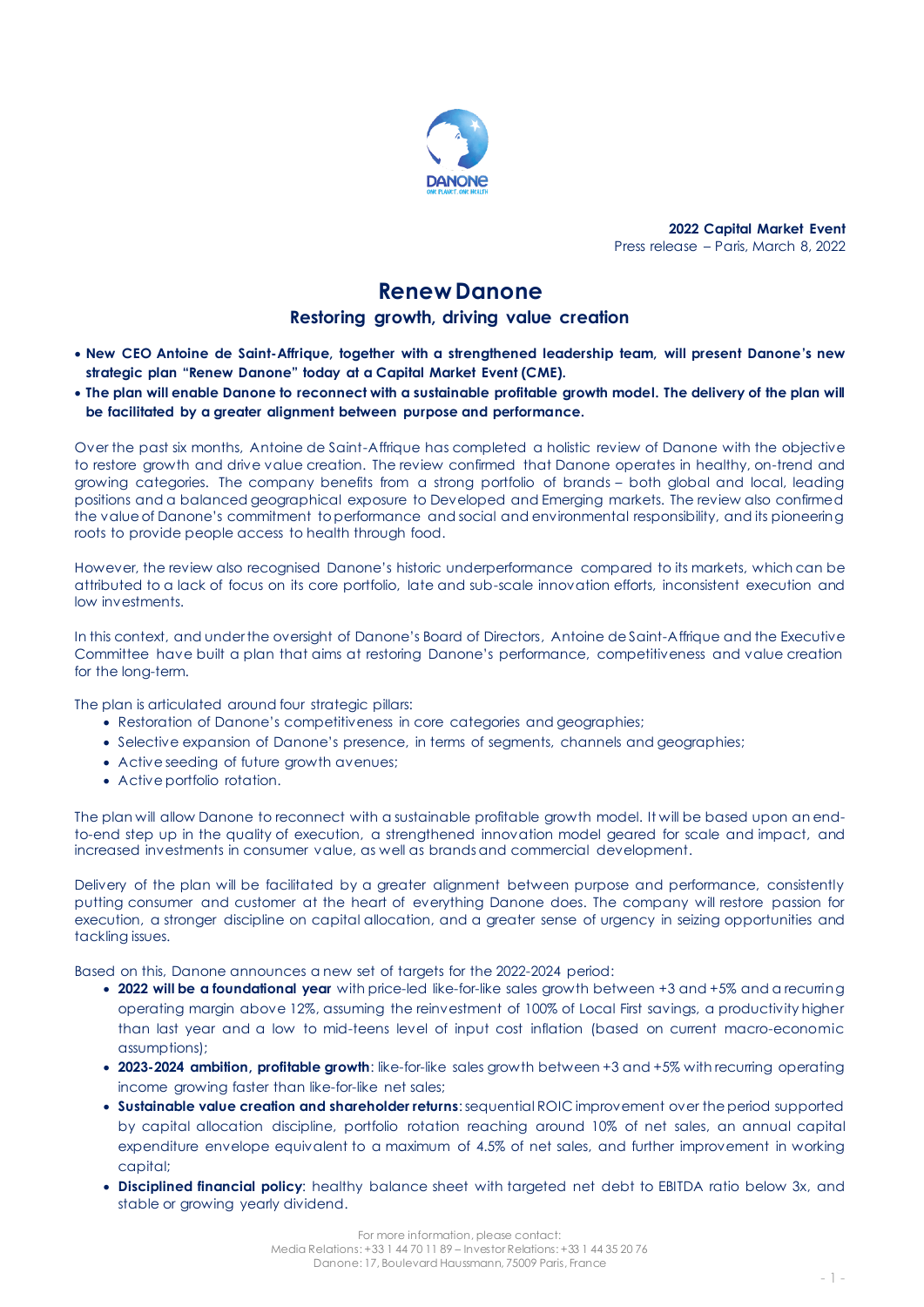#### **Gilles Schnepp:** Chairman's statement

*"Today is an important milestone for Danone. We have a new CEO, a new strategy, and a clear objective: accelerate organic growth to restore sustainable value creation. The "Renew Danone" plan has the unanimous support of the Board and provides the company with a clear compass.*

*Complementing this strategy is the Board renewal program we initiated in July last year. By April 2023, we will have completed the Board renewal with new senior leaders from industry and business to ensure that it comprises the right blend of capabilities, perspectives and experiences to support Danone's long-term success. I want to thank the current board members: they showed a great sense of responsibility and collective interest, and created the conditions for Danone to solidly enter into this new phase.* 

*The strategy set out today by Antoine is yet another step in Danone's evolution. Building on Danone's strong roots, the plan puts in place the foundations to refocus our business on growth, while creating sustainable returns for our shareholders, and all our stakeholders."*

## **Antoine de Saint-Affrique**: CEO's statement

*"Renew Danone" is all about creating the conditions for sustainable and competitive growth, and then delivering consistently in a way that creates sustainable value for all.*

*Danone is a one-of-a-kind company, with a culture anchored in a vision combining entrepreneurship and responsibility. It is a company with iconic local and global brands, playing in growing and on-trend categories. Danone has been leading the way in many fields: branding, innovation, people's development and sustainability. But we have also been underperforming our markets for a while and have a lot we can improve on.*

*In the short term, we have to take better care of our core, with a renewed focus on great execution and strong innovations. We will face into our issues with greater speed and without compromise but will also make sure we better leverage our real strengths.*

*We first must win where we are. We also have the opportunity to expand our brands in places they should be. This, combined with active portfolio management, will bring us back in the race. In parallel, we will start seeding for the future with the ambition to outperform our markets then.* 

*None of this can be achieved without the passion of the Danoners. Building from our value, we want to revive a culture where performance and sustainability go hand in hand, and where you see the best of being local and global coming together. We want Danone to be known for being the home of great talents and great brands, and a synonym for great innovation and great execution.*

*We are embarkingon a renewal journey with a worthy destination: bringing Danone back to where it belongs."*

#### o o O o o

Today's CME presentations will be broadcast from 8:00 a.m. (Paris time) on the Capital Market Event's website ([link\)](https://live.danone.com/live/#!prelogin). Related slides will also be available.

*All references in this document to like-for-like sales growth, recurring operating income, recurring operating margin, ROIC and net debt/EBITDA ratio correspond to financial indicators not defined in IFRS. Their definitions, as well as their reconciliation with financial statements, are listed on page 4. In addition, the calculation of ROIC and Net Debt/Ebitda is detailed in the universal registration document (URD).*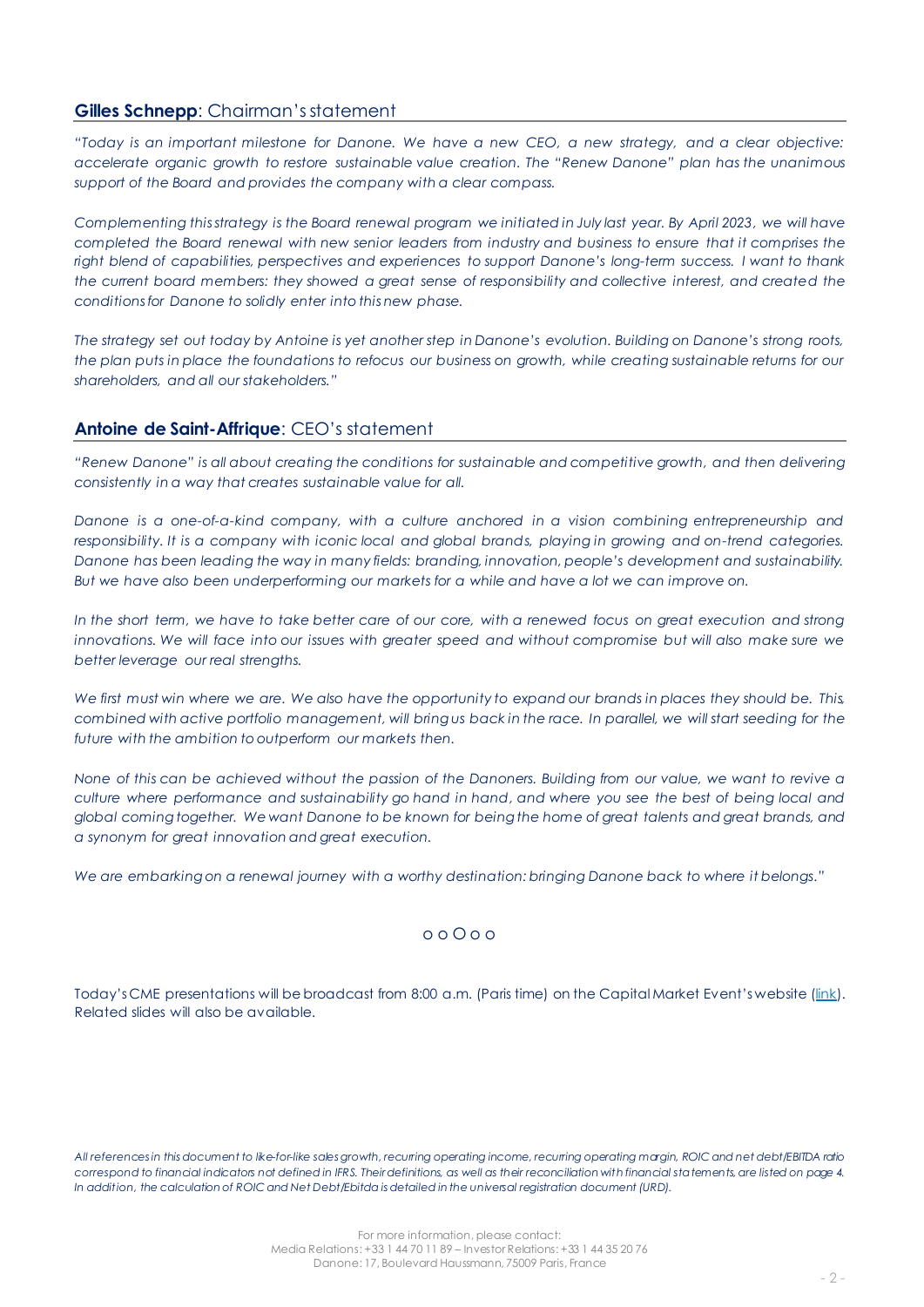# **APPENDIX**

## **Financial disclosure**

Starting from 2022, Danone will report its key indicators (net sales, like-for-like sales growth, recurring operating income and recurring operating margin) according to its new operating segments in order to reflect Local First, the reshaping of the organization announced in November 2020 into a geographic structure.

As a result, the new leadership team in place since January 6<sup>th</sup> 2022 will assess the operational performance of Danone by geographical zones and the new primary operating segments will correspond to 4 zones 1:

- Europe;
- North America which is comprised of the United Statesand Canada;
- China, North Asia and Oceania which is comprised of China, Japan, Australia and New Zealand;
- Rest of the World including South-East Asia, Latam, CIS, Africa, Turkey, Middle-East.

The company will retain global category reporting, on both net sales and recurring operating income and margin, for EDP, Specialized Nutrition and Waters. It will also adapt the way it reports organic sales growth: from now on, the Mix component will be grouped with Volumes, instead of Price.

Please refer to the restated Full-Year 2021 by new operating segments and global categories below (non-audited):

## **FY2021 sales restated by new operating segments and global categories**

| $\epsilon$ million)   | <b>Europe</b> | <b>Noram</b> | China/North<br>Asia/Oceania | <b>Rest of the World</b> | <b>Total</b> |
|-----------------------|---------------|--------------|-----------------------------|--------------------------|--------------|
|                       |               |              |                             |                          |              |
| <b>EDP</b>            | 4,002         | 5.087        | 326                         | 3,675                    | 13,090       |
| Specialized Nutrition | 2.723         | 290          | 2,045                       | 2,173                    | 7,230        |
| Waters                | 1,615         | 187          | 637                         | .521                     | 3,961        |
| <b>Total Company</b>  | 8.341         | 5.564        | 3,008                       | 7.369                    | 24,281       |

## **FY2021 recurring operating income and margin restated by new operating segments**

| $\mathcal{C} \in \mathbb{C}$ (Emillion except $\mathcal{C}$ ) | Europe   | <b>Noram</b> | China/North<br>Asia/Oceania | <b>Rest of the World</b> | <b>Total</b> |
|---------------------------------------------------------------|----------|--------------|-----------------------------|--------------------------|--------------|
|                                                               |          |              |                             |                          |              |
| Recurring operating income                                    | .291     | 603          | 939                         | 504                      | 3,337        |
| Recurring operating margin                                    | $15.5\%$ | 10.8%        | 31.2%                       | 6.8%                     | 13.7%        |

### **Board Committee composition after the 2022 AGM**

Danone announced over the past 3 months the appointment of 4 new directors, in addition to Antoine de Saint-Affrique : Valérie Chapoulaud-Floquet, former CEO of Rémy Cointreau, Patrice Louvet,currently President and CEO of Ralph Lauren, Géraldine Picaud, currently CFO of Holcim and Susan Roberts, PhD, professor of nutrition at Tufts University and co-director of the Tufts Institute for Global Obesity Research. It should be noted that Cécile Cabanis has indicated her intention to resign from her term of office as Director of the Company at the end of June 2022.

From April 2022, subject to the appointment of new Directors by the shareholders' meeting, the Board will have 3 committees composed as follows:

- **Governance Committee**: Valérie Chapoulaud-Floquet (Chair and Lead Independent Director), Michel Landel and Patrice Louvet;
- **Audit Committee**: Géraldine Picaud (Chair), Frédéric Boutebba and Gilles Schnepp;
- **Engagement Committee**: Serpil Timuray (Chair), Michel Landel, Susan Roberts and Bettina Theissig.

For more information, please contact:

Media Relations: +33 1 44 70 11 89 – InvestorRelations: +33 1 44 35 20 76

Danone: 17, Boulevard Haussmann, 75009 Paris, France

<sup>1.</sup> As part of the new organization, the management of some entities has beenchanged, leading to the reallocation of €143m of Net Sales to Europe and North America zones (from the previously known Rest of the World region)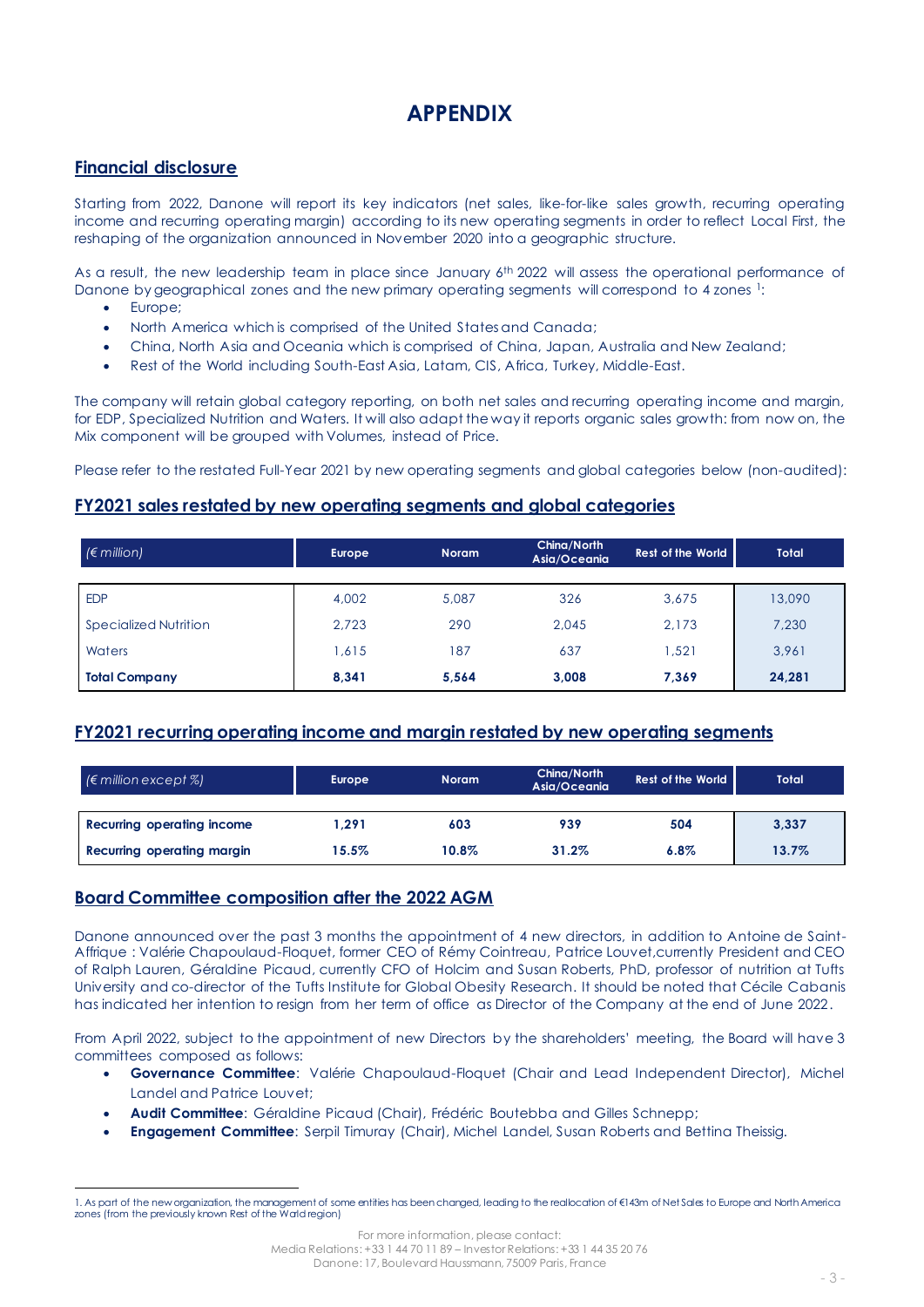In order for Strategy to be fully discussed by the Board as a whole, the Strategy & Transformation Committee will be dissolved.

### **Financial indicators not defined in IFRS**

**Like-for-like changes** in sales, recurring operating income and recurring operating margin reflect Danone's organic performance and essentially exclude the impact of:

- changes in consolidation scope, with indicators related to a given fiscal year calculated on the basis of previous-year scope, both previous-year and current-year scopes excluding entities in countries under hyperinflation according to IAS 29 during the previous year (as for Argentinian entities since January 1st, 2019);
- changes in applicable accounting principles;
- changes in exchange rates with both previous-year and current-year indicators calculated using the same exchange rates (the exchange rate used is a projected annual rate determined by Danone for the current year and applied to both previous and current years).

#### **Bridge from reported data to like-for-like data**

| $(\epsilon$ million except %)     | <b>FY 2020</b> | Impact of<br>changes<br>in scope of<br>consolidation | Impact of<br>changes in<br>exchange rates<br>and others,<br>including IAS29 | <b>Organic</b><br>contribution<br>from<br>hyperinflation<br>countries | Like-for-like<br>growth | FY 2021 |
|-----------------------------------|----------------|------------------------------------------------------|-----------------------------------------------------------------------------|-----------------------------------------------------------------------|-------------------------|---------|
| <b>Sales</b>                      | 23,620         | $+0.4%$                                              | $-1.6\%$                                                                    | $+0.7\%$                                                              | $+3.4%$                 | 24,281  |
| <b>Recurring operating margin</b> | 14.0%          | $-12$ bps                                            | $-14$ bps                                                                   | $+5$ bps                                                              | $-9$ bps                | 13.7%   |

*Recurring operating income* is defined as Danone's operating income excluding Other operating income and expenses. Other operating income and expenses comprise items that, because of their significant or unusual nature, cannot be viewed as inherent to Danone's recurring activity and have limited predictive value, thus distorting the assessment of its recurring operating performance and its evolution. These mainly include:

- capital gains and losses on disposals of fully consolidated companies;
- impairment charges on intangible assets with indefinite useful lives;
- costs related to strategic restructurings or transformation plans;
- costs related to major external growth transactions;
- costs related to major crisis and major litigations;
- in connection with of IFRS 3 (Revised) and IAS 27 (Revised) relating to business combinations, (i) acquisition costs related to business combinations, (ii) revaluation profit or loss accounted for following a loss of control, and (iii) changes in earn-outs relating to business combinations and subsequent to acquisition date.

*Recurring operating margin* is defined as Recurring operating income over Sales ratio.

**ROIC** is the ratio of net operating income in the current year to average capital invested in the current year and prior years.

Invested capital = goodwill and other tangible and intangible assets + investments in non-consolidated companies and other financial investments + assets held for sale net of liabilities + working capital requirements – provisions and other net liabilities.

*Net debt / EBITDA ratio* corresponds to the ratio of net debt to operating income restated for depreciation, amortization and impairment of tangible and intangibles assets.